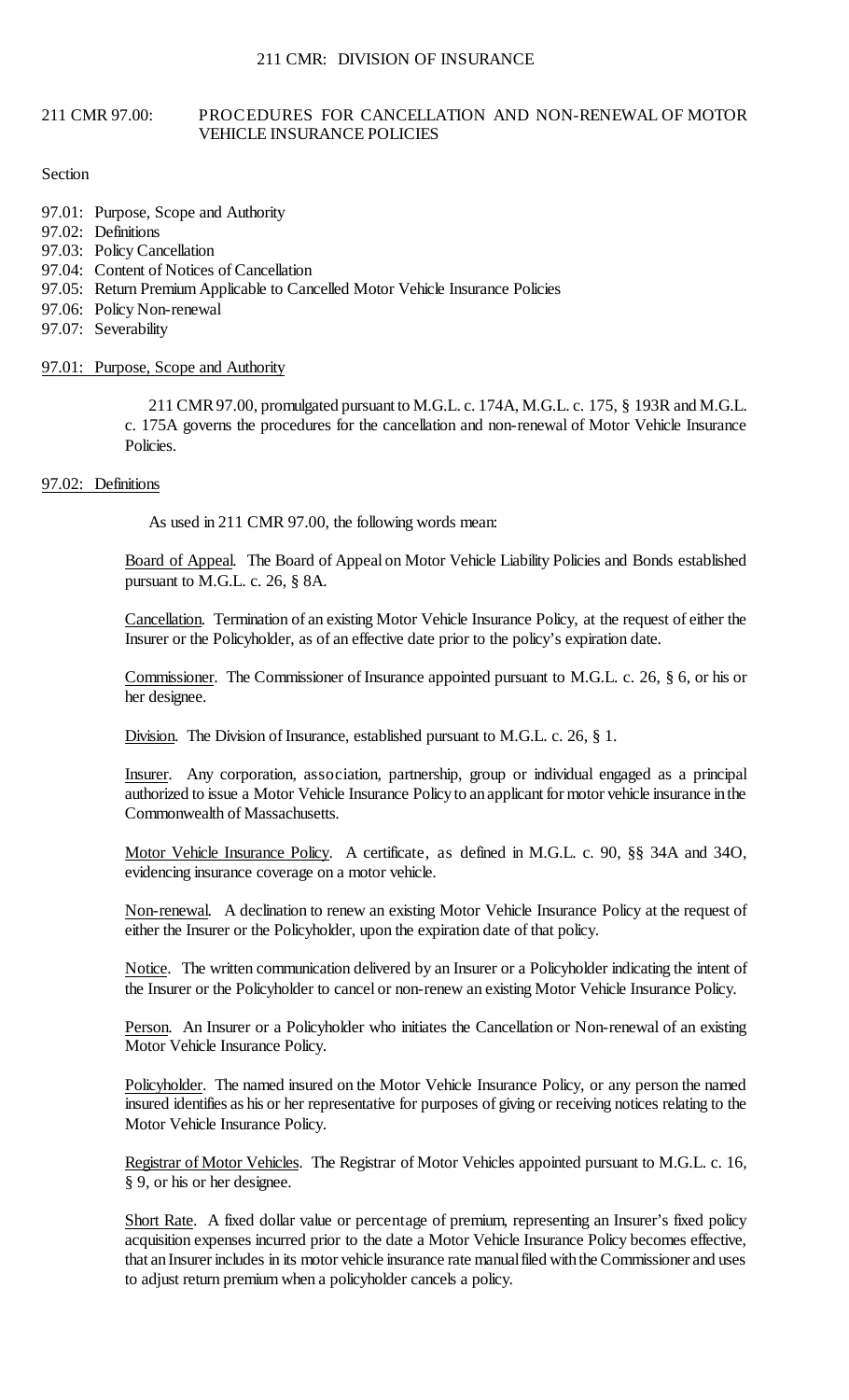# 97.03: Policy Cancellation

 other thana Motor Vehicle Insurance Policy issued to a Policyholder who is an individual member of a group insured pursuant to a group marketing plan under M.G.L. c. 175, § 193R, at any time during (1) Cancellation Initiated by the Insurer. An Insurer may cancel a Motor Vehicle Insurance Policy, the policy effective period only for the following reasons:

1. Non-payment of premium;

2. Fraud or material misrepresentation in the application for or renewal of the policy;

 vehicle registration of the named insured or any other person residing in the same household 3. Suspension or revocation during the policy period of the operator's license or motor as the named insured and who usually operates a motor vehicle insured under the policy;

4. Removal of certain coverage(s) of the Motor Vehicle Insurance Policy pursuant to the provisions of M.G.L. c. 175, § 113H(A)(7); or

 5. Failure by the Policyholder to comply with the Insurer's request for a vehicle inspection under M.G.L. c. 90, § 34O.

 (b) An Insurer may cancel a Motor Vehicle Insurance Policy up to 90 days after the policy's renewal effective date for either of the following reasons:

 1. The Insurer is making a general reduction in the volume of motor vehicle insurance it writes in the Commonwealth in accordance with M.G.L. c. 175, § 22E; or

 2. The applicant for insurance has failed to complete a renewal application and return it to the Insurer at least 30 days before the expiration date of the previous Motor Vehicle Insurance Policy.

 a group insured pursuant to a group marketing plan under M.G.L. c. 175, § 193R only for the (c) An Insurer may cancel a Motor Vehicle Insurance Policy issued to an individual member of following reasons:

1. Non-payment of premium;

2. Fraud;

3. The individualmember of the group insured pursuant to the group marketing plan has lost

 his or her motor vehicle registration or operator's license for a period ofone year or more; or 4. Motor vehicle insurance coverage for the entire group insured pursuant to the group marketing plan has been cancelled.

(2) Cancellation Initiated by the Policyholder. A Policyholder may cancel a Motor Vehicle Insurance Policy, or any of its coverage parts, at any time.

## 97.04: Content of Notices of Cancellation

(1) Required Content of Notices of Cancellation. Notices of Cancellation must be in writing and must include the following information:

- (a) A title which indicates the nature of the Notice;
- (b) The complete name and address of the Person requesting Cancellation;

(c) The complete name and address of the Person to whom the Notice of Cancellation is sent;

 (d) The policy number or other identifier specifying the Motor Vehicle Insurance Policy being cancelled;

 (e) The date on which the Person intends the Cancellation of the Motor Vehicle Insurance Policy to take effect; and

 (f) The Person's specific reason for the Cancellation. An Insurer may not use phrases such as "underwriting reasons" as the reason for Cancellation. An Insurer must inform the Policyholder of the specific facts on which the Insurer based its decision to cancel the Motor Vehicle Insurance Policy.

(2) A Notice of Cancellation that an Insurer issues to a Policyholder also must comply with the following requirements:

 (a) If the Cancellation is for non-payment of premium, the Notice of Cancellation shall state Policyholder pays the full amount of premium and fees owed on or before the effective date of the Cancellation. The Notice of Cancellation shall inform the Policyholder of options for making such clearly the amount of premium and of any applicable fees included in the Insurer's premium payment planapproved by the Commissioner that are owed to the Insurer for the existing Motor Vehicle Insurance Policy and shall state further that the Cancellation will not take effect if the payment; and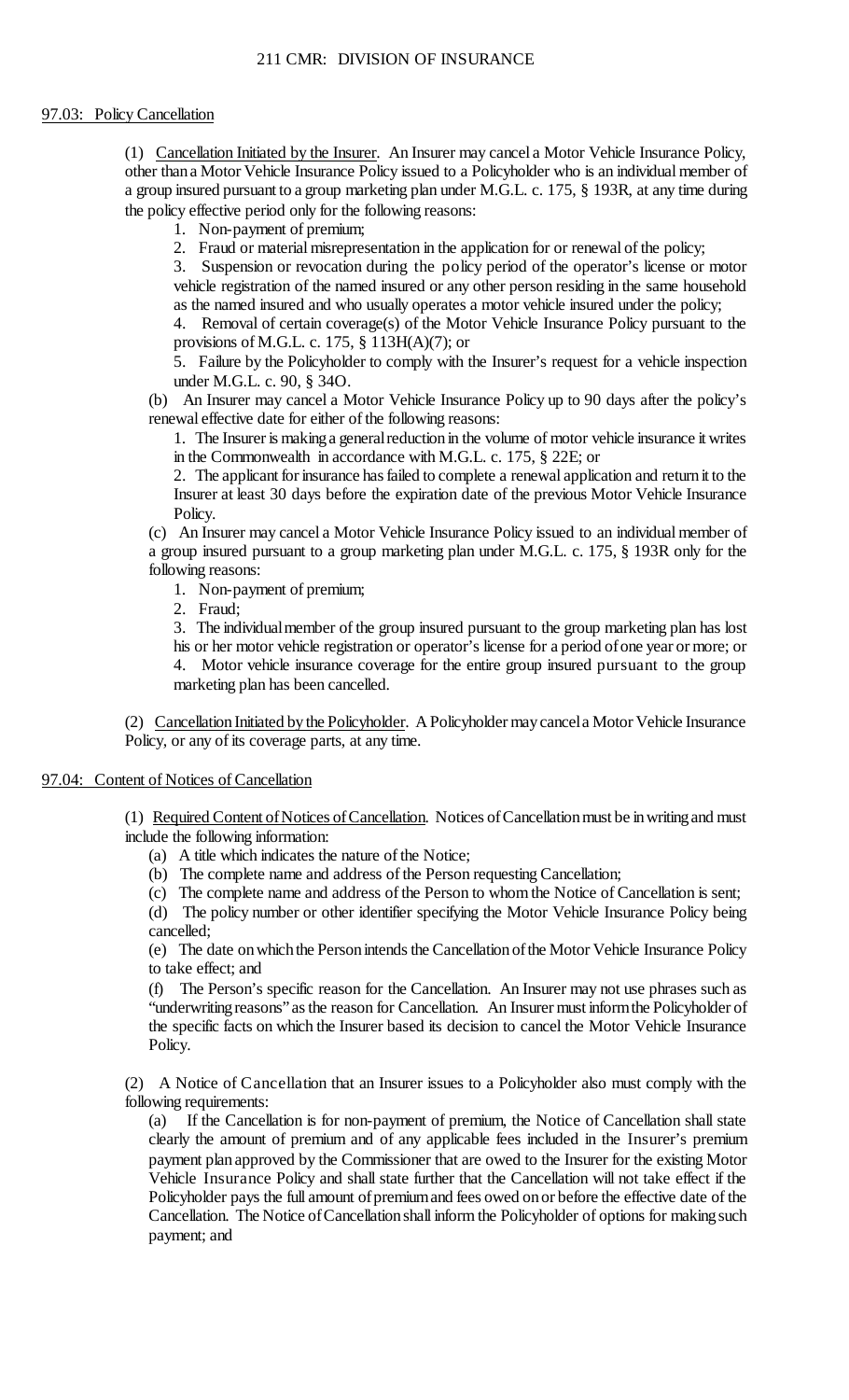(b) The Notice of Cancellation shall include the following language, unless the Notice was issued as a result of non-payment of premium for a Motor Vehicle Insurance Policy insuring a motor vehicle registered as a taxicab or public livery use, or unless the Commissioner of Insurance approves alternate language.

 IMPORTANT NOTICE TO POLICYHOLDERS: Please read carefully the information below which outlines your legal rights relative to this cancellation.

INFORMATION ABOUT MINIMUM INSURANCE REQUIREMENTS

Massachusetts law requires that every motor vehicle registered in Massachusetts carry minimum motor vehicle liability insurance. The Registrar of Motor Vehicles will revoke your registration and license plates on the effective date of cancellation shown in this notice unless:

1. We reinstate your required minimum motor vehicle insurance; or

 $2^{\circ}$  insurance from another insurance company. The new insurance company must notify the 2. Before the date of cancellation shown in this notice you obtain minimum motor vehicle Registrar before the date of cancellation in this notice that it has insured your motor vehicle.

 Ifyouare unable to obtain motor vehicle insurance from another insurance company, you for motor vehicle insurance through the plan. If you apply for motor vehicle insurance through the plan, you will be not be able to choose an insurer, but you will be assigned to an insurance may be eligible to obtain motor vehicle insurance through the Massachusetts residual market plan. Almost all insurance agents and all insurance companies are authorized to help you apply company. In some cases, you may not be able to obtain coverage through the plan that is identical to the coverage that was not renewed; or

3. Before the effective date of cancellation shown in this notice you file with the Commissioner of Insurance a written complaint on a form prescribed and furnished by the Commissioner of Insurance. The form is available on the Division of Insurance website by searching "Cancellation Appeal Form" at [www.mass.gov/doi](http://www.mass.gov/doi) or can be obtained by calling the Division's Consumer Service Section at 617-521-7777.

 Unless one of the three above actions occurs, the registration for your motor vehicle will be revoked on the effective date of cancellation shown in this notice.

(3) Procedures for Delivering a Notice of Cancellation. The written Notice of Cancellation must be sent to the intended recipient at least 20 days before the proposed effective date of Cancellation of the Motor Vehicle Insurance Policy. The Insurer must notify the Registrar of Motor Vehicles of the Cancellation of a Motor Vehicle Insurance Policy, whether initiated by the Insurer or the Policyholder, in accordance with the procedures prescribed by the Registrar.

 selections or declaration page of the Motor Vehicle Insurance Policyinanyofthe following ways: (a) Notification Procedures Applicable to Insurers. The Insurer must give written Notice of Cancellation to the Policyholder and to any loss payee identified on the Policyholder's coverage

1. Delivery in hand to the Policyholder;

 2. Delivery in hand to the Policyholder's last address known to the Insurer (business, residence or other); or

 Insurer (business, residence or other). If the Insurer mails the Notice of Cancellation to the 3. Delivery by first class mail forwarded to the Policyholder's last address known to the Policyholder, it will not be deemed effective unless the Insurer obtains a certificate of mailing receipt from the United States Postal Service showing the name and address of the Policyholder to whom the Notice of Cancellation was mailed.

(b) Notification Procedures Applicable to Policyholders. A Policyholder must give written Notice of Cancellation either to the Insurer or by notifying the insurance producer through whom the Policyholder purchased the Motor Vehicle Insurance Policy. Notice of Cancellation may be given by any reasonable means, including hand delivery or first class mail.

Cancellation. An Insurer that reinstates a Motor Vehicle Insurance Policy after issuing a Notice of Cancellation must notify the Registrar of Motor Vehicles of such reinstatement in accordance with the (4) Insurer Notice of Reinstatement of a Motor Vehicle Insurance Policy After Issuing Notice of procedures prescribed by the Registrar.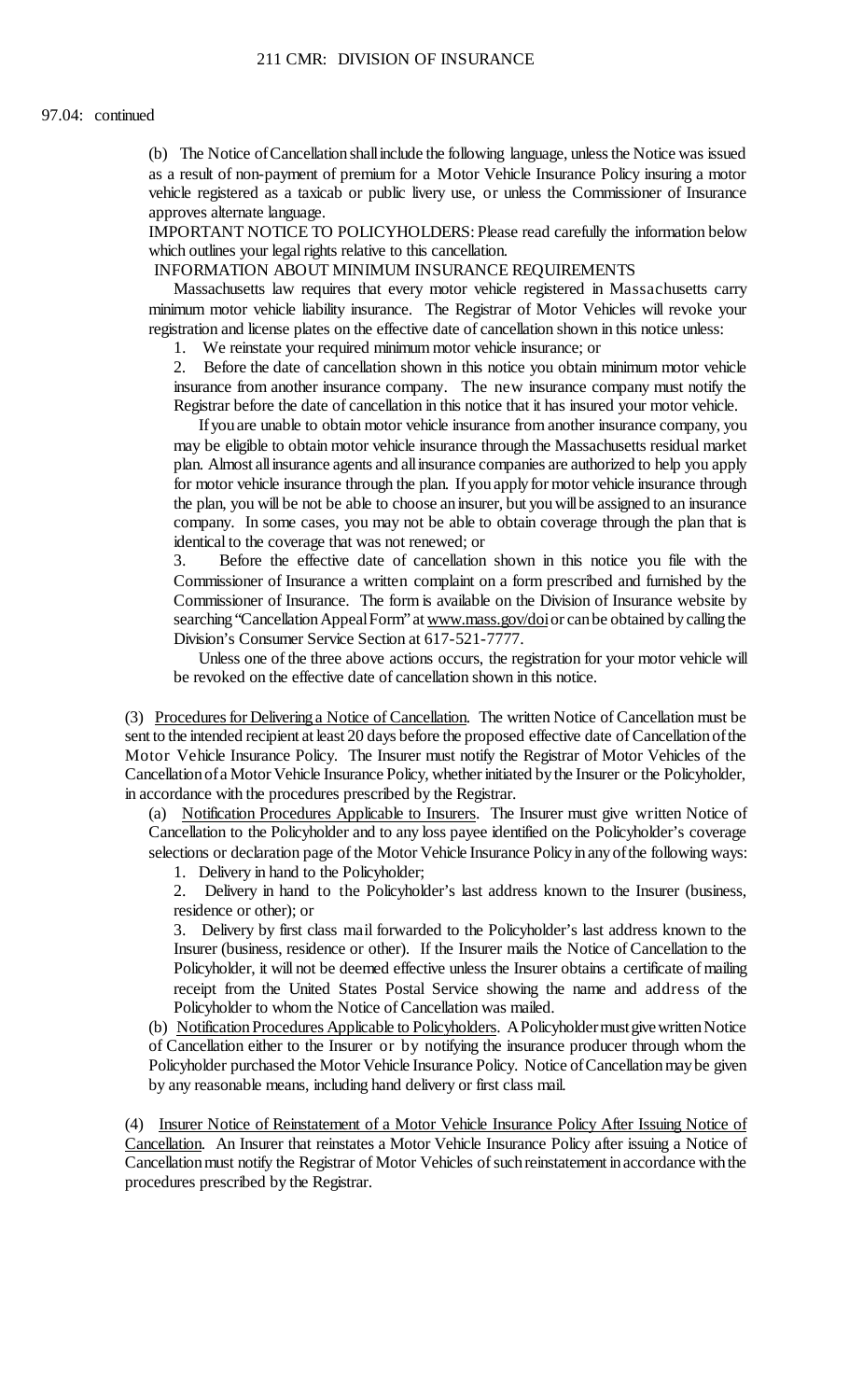## 97.05: Return Premium Applicable to Cancelled Motor Vehicle Insurance Policies

 Return premium, if any, shall be determined based on the rates in effect for the Insurer on the date the (1) If premium payments have been made on a Motor Vehicle Insurance Policy which is cancelled, the Policyholder may be entitled to the return of premium paid for the unexpired term of that policy. cancelled Motor Vehicle Insurance Policy first became effective.

 (2) An Insurer that cancels a Motor Vehicle Insurance Policy shall calculate return premium on a *pro rata* basis as of the intended effective date of Cancellation, or the date upon which a new certificate of insurance is filed with the Registrar of Motor Vehicles covering the same vehicle that was insured under the cancelled policy, if the effective date of the new Motor Vehicle Insurance Policy is prior to the intended Cancellation date of the cancelled Motor Vehicle Insurance Policy. Any return premium associated with the unexpired portion of the term ofthe cancelled Motor Vehicle Insurance Policy shall be delivered to the Policyholder within 30 days of the effective date of Cancellation of that policy.

 any return premium shall be calculated based on the rates ineffect when the cancelled Motor Vehicle (3) If a Motor Vehicle Insurance Policy that an Insurer cancelled is reinstated by the Board of Appeal or by order of a court in any legal proceeding that the Policyholder initiated relating to the Cancellation, Insurance Policy first became effective.

 (4) If a Policyholder cancels a Motor Vehicle Insurance Policy, return premium, if any, shall reflect the unexpired portion of the term of the cancelled policy, *pro rata*, in any of the following circumstances:

 (a) The Policyholder cancels the Motor Vehicle Insurance Policy within the first 30 days from the date on which the policy becomes effective or the date on which the Policyholder receives the policy documents, whichever is later;

 (b) The Policyholder cancels the Motor Vehicle Insurance Policy within 30 days after the date on whichthe insured motor vehicle is stolen or destroyed, if the loss to the motor vehicle is a total loss or total constructive loss. The return premium, if any, shall be calculated from the day following the date of loss;

(c) The Policyholder cancels the Motor Vehicle Insurance Policybecause of entry into the military service of the United States of America; or

(d) The Policyholder cancels a Motor Vehicle Insurance Policy issued through the Massachusetts residual market plan because coverage has been obtained in the voluntary market. The return premium, if any, shall be calculated fromthe effective date of the Motor Vehicle Insurance Policy that replaces the policy issued through the residual market plan.

Nothing precludes an Insurer from identifying other circumstances in which it will calculate the return premium to the Policyholder on a *pro rata* basis without short rate adjustments.

 (5) In all other cases, if the Policyholder cancels a Motor Vehicle Insurance Policy the Insurer may reduce the otherwise calculated return premium in accordance with any short rate adjustments contained in the Insurer's motor vehicle insurance rate manual filed with the Commissioner and in effect on the date the policy became effective.

 (6) If a Motor Vehicle Insurance Policy terminates by operation of law, return premium, if any, is calculated based on the date of such automatic termination, regardless of any other intended date of Cancellation proposed by the Insurer or the Policyholder. A Motor Vehicle Insurance Policy terminates by operation of law in any of the following circumstances:

 the same motor vehicle or trailer covered by the terminating policy. The date of termination is the (a) Another Insurer files with the Registrar ofMotor Vehicles a certificate of insurance covering date on which a new certificate of insurance filed with the Registrar of Motor Vehicles becomes effective;

 (b) The owner of the motor vehicle or trailer sells or transfers title. The date of termination is 30 days after such sale or transfer unless the owner, within that 30 day period, transfers the registration of the motor vehicle or trailer to a replacement motor vehicle or trailer; or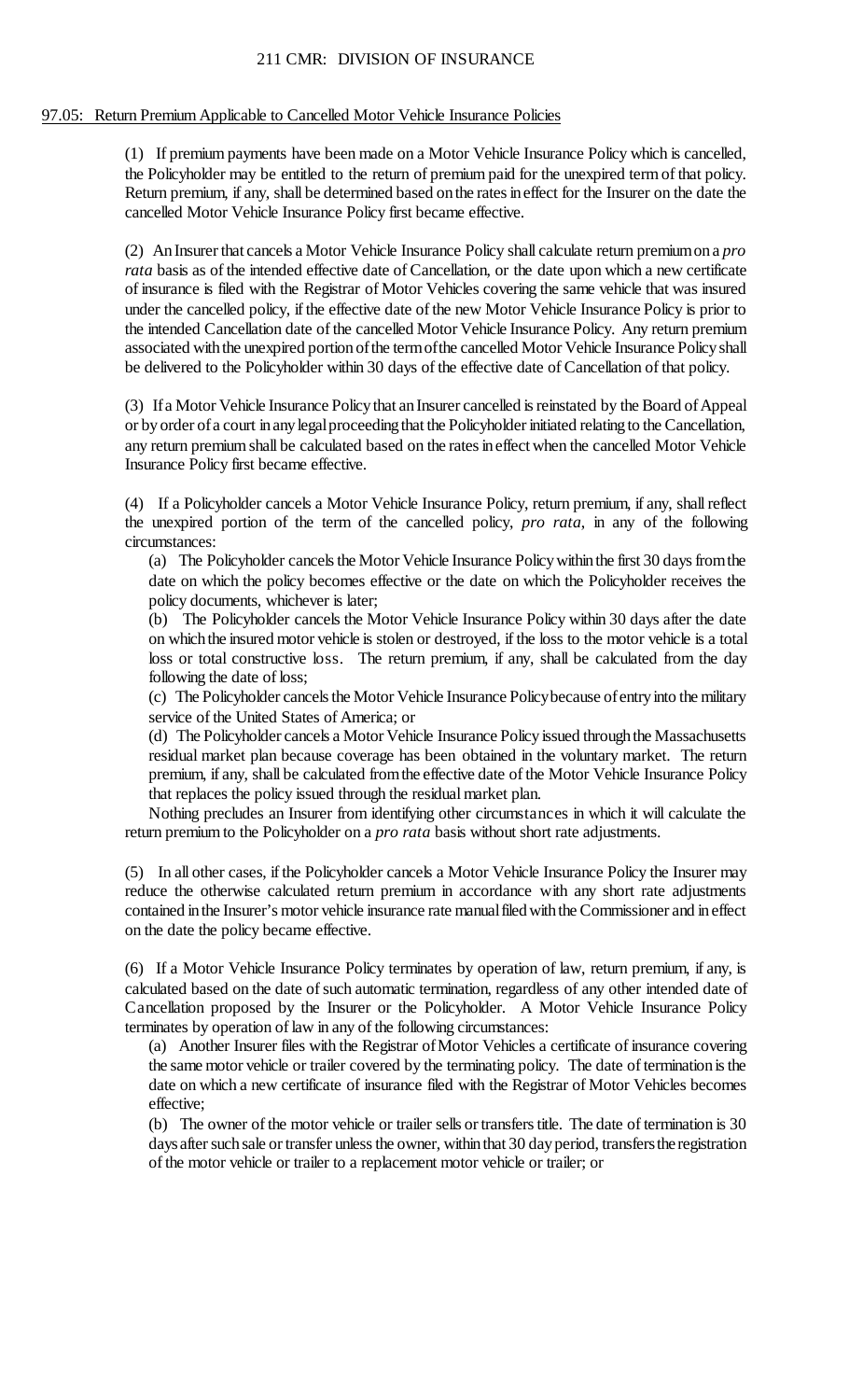#### 97.05: continued

 $(c)$  Registrar of Motor Vehicles for the motor vehicle or trailer to the Registrar of Motor Vehicles, along with a written statement, in such form as the Registrar of Motor Vehicles may require, indicating that such registration plates are being surrendered to cancel the registration of the motor vehicle or trailer, as well as the Motor Vehicle Insurance Policy covering such motor vehicle or The owner of the motor vehicle or trailer surrenders the registration plates issued by the trailer. If the registration plates have been lost or stolen, the owner of the motor vehicle or trailer may cancel the registration of the motor vehicle or trailer by filing a lost plate affidavit with the Registrar of Motor Vehicles in accordance with procedures prescribed by the Registrar.

 (7) When a Motor Vehicle Insurance Policy terminates by operation of law, the return premium, if any, may be reduced in accordance with any short rate adjustments contained in the Insurer's motor vehicle insurance rate manual filed with the Commissioner and in effect on the date the policybecame effective.

#### 97.06: Policy Non-renewal

(1) Required Content of Notices of Non-renewal. Notices of Non-renewal must be in writing and must include the following information:

- (a) A title which indicates the nature of the Notice;
- (b) The complete name and address of the Person requesting Non-renewal;
- (c) The complete name and address of the Person to whom the Notice of Non-renewal is sent; (d) The policy number or other identifier specifying the Motor Vehicle Insurance Policy being non-renewed;
- (e) The date on which the non-renewing Motor Vehicle Insurance Policy will expire; and

 (f) An Insurer must comply with all Massachusetts laws and regulations relating to non-renewal as the reason for Non-renewal. An Insurer must inform the Policyholder of the specific facts on of a Motor Vehicle Insurance Policy. An Insurer that issues a Notice of Non-renewal must state the reason for the Non-renewal. An Insurer may not use phrases such as "underwriting reasons" which the Insurer based its decision not to renew the Motor Vehicle Insurance Policy.

(2) Required Language of Notices of Non-renewal. A Notice of Non-renewal that an Insurer issues to a Policyholder of a private passenger Motor Vehicle Insurance Policy also must include the following language, unless the Commissioner approves alternate language.

## IMPORTANT NOTICE TO POLICYHOLDERS

 You must have compulsory motor vehicle insurance in order to keep your motor vehicle registered in Massachusetts. We have notified the Registrar of Motor Vehicles and you of our intent to nonrenew your motor vehicle insurance policy.

 You must replace your policy as soon as possible. The Registrar of Motor Vehicles will cancel your motor vehicle registration if it does not receive a new certificate of insurance covering your motor vehicle before your current policy expires. You may contact an insurance company directly, or work with a licensed insurance agent to obtain new insurance from a company that the insurance agent represents.

 the plan, you will not be able to choose aninsurer, but you will be assigned to an insurance company. If no insurance company is willing to insure you, you may be eligible to obtain motor vehicle insurance through the Massachusetts residual market plan. Almost all insurance agents and all insurance companies are authorized to help you applyto the plan. If you apply for insurance through In some cases, you may not be able to obtaincoverage through the plan that is identical to the insurance coverage that was not renewed.

This notice shall not be deemed a refusal under M.G.L. c. 175, § 113D to issue a motor vehicle liability policy or to execute a motor vehicle liability bond as surety.